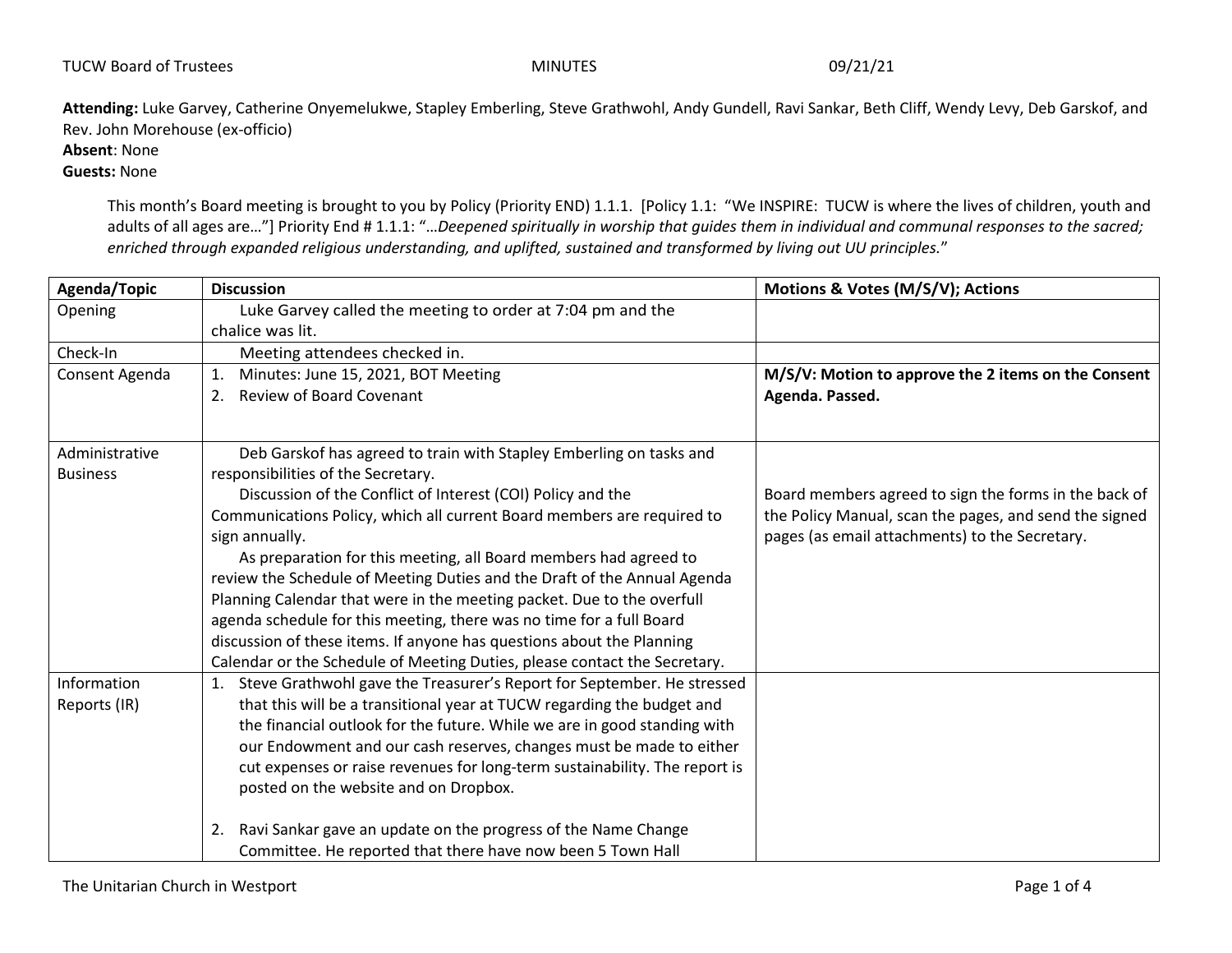| <b>TUCW Board of Trustees</b>   | <b>MINUTES</b>                                                                                                                                                                                                                                                                                                                                                                                                                                                                                                                                                                                                                                                                                                                                                                                                                             | 09/21/21                                                                                                                                                                                                                                                                                                                                                                                            |
|---------------------------------|--------------------------------------------------------------------------------------------------------------------------------------------------------------------------------------------------------------------------------------------------------------------------------------------------------------------------------------------------------------------------------------------------------------------------------------------------------------------------------------------------------------------------------------------------------------------------------------------------------------------------------------------------------------------------------------------------------------------------------------------------------------------------------------------------------------------------------------------|-----------------------------------------------------------------------------------------------------------------------------------------------------------------------------------------------------------------------------------------------------------------------------------------------------------------------------------------------------------------------------------------------------|
|                                 | meetings to discuss a name change with the Congregation and to listen<br>to ideas and feedback. One more Town Hall meeting is planned for later<br>this fall. At the conclusion of that last Town Hall, we hope to have<br>narrowed the possibilities to a single name that can then be proposed<br>and put to a vote at 2 consecutive Member Meetings.                                                                                                                                                                                                                                                                                                                                                                                                                                                                                    |                                                                                                                                                                                                                                                                                                                                                                                                     |
| Minister's Report               | Rev Morehouse reported on Priority END 1.1.1: "Deepened spiritually in<br>worship that quides them in individual and communal responses to the<br>sacred; enriched through expanded religious understanding, and uplifted,<br>sustained and transformed by living out UU principles." (See the Sr<br>Minister's September 2021 report on the Website.)                                                                                                                                                                                                                                                                                                                                                                                                                                                                                     | The Monitoring Committee (S Grathwohl, D Garskoff, R<br>Sankar) agreed to give Rev John 3 weeks' notice with<br>the topic for his next report for each upcoming Board<br>meeting.<br>Board members will make a stronger effort to improve<br>Board visibility this year.                                                                                                                            |
| <b>Retreat Reflections</b>      | It was agreed that this year's Board Retreat was efficiently managed and<br>information-packed, having covered the topics of PBG; Shared Board<br>Responsibility; Church Finance 101 & Balanced Budget; Sustainability;<br>Current COVID issues; Membership; TUCW Identity; Construction Update;<br>Linkages, COM, Communications; Tech Team Update; SMART Goals; and<br>setting the Priority ENDS and Board goals and assignments for the fiscal year.<br>However, a desire was expressed to add more fun and camaraderie to the<br>event, with team-building exercises and ice-breakers to help Board members<br>get to know each other better. Suggestions were made to hold several more<br>"mini-retreats" throughout the year, with generative discussions and<br>activities (for fun), as well as informal Board dinners and games. | Thank you to our Retreat Planning Committee: Luke<br>Garvey, Wendy Levy, Deb Garskof, and Steve<br>Grathwohl!                                                                                                                                                                                                                                                                                       |
| <b>Board Goals</b><br>2021/2022 | Board members volunteered for assignments for the year:<br>1. Agenda Committee: L Garvey, S Emberling, B Cliff, C Onyemelukwe<br>2. Communications & Linkages: B Cliff, W Levy<br>3. Monitoring Team: S Grathwohl, D Garskof, R Sankar<br>4. SOCE (Succession; Onboarding; "Cookbook"; Education): L Garvey, S<br>Emberling, A Gundell<br>5. Name Change: R Sankar, C Onyemelukwe, L Garvey, B Cliff, W Levy                                                                                                                                                                                                                                                                                                                                                                                                                               |                                                                                                                                                                                                                                                                                                                                                                                                     |
| Priority ENDS for<br>2021/2022  | The ENDS selected by the Board to be TUCW's primary focus for this year<br>are:<br>1.1.1: Deepened spiritually in worship that guides them in individual and<br>communal responses to the sacred; enriched through expanded religious<br>understanding, and uplifted, sustained and transformed by living out UU<br>principles.<br>1.2.4:  We become a sustainable, engaged, growing Congregation                                                                                                                                                                                                                                                                                                                                                                                                                                          | M/S/V: Motion to accept Policies 1.1.1, 1.2.4, and<br>1.3.5 as this year's Priority ENDS. Passed.<br>It was stressed that, although the Board selected just 3<br>ENDS for its primary focus this year, ALL our ENDS are<br>important goals that we intend to work toward. Last<br>year, our primary focus was on 1.2.4, which is essential<br>to our sustainability, and on 1.3.3 ("We live out our |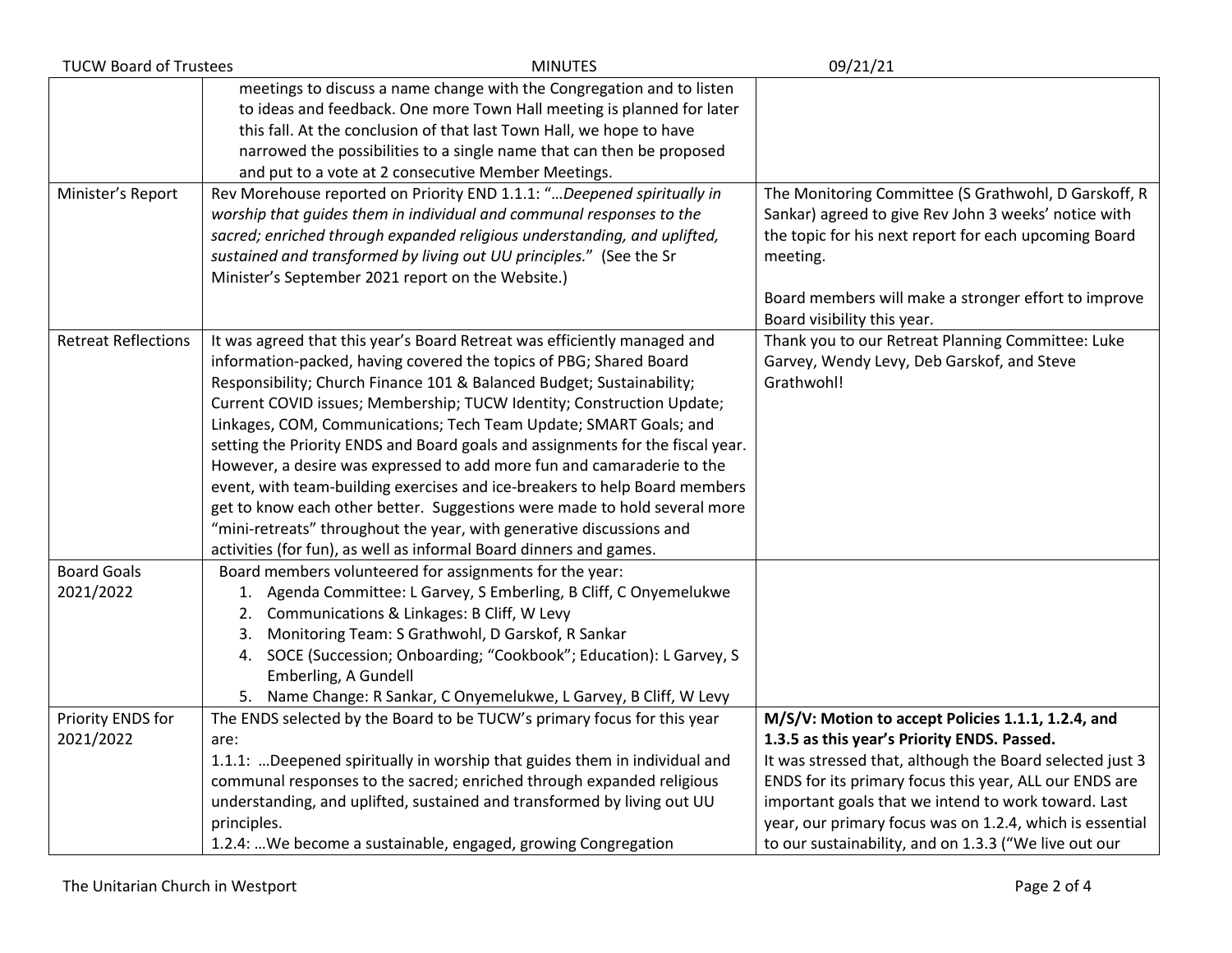| <b>TUCW Board of Trustees</b> | <b>MINUTES</b>                                                                                                                                                                                                                                                                                                                                                                                                                                                                                                                                                                      | 09/21/21                                                                                                                                                                                                                                                                                                                                                                                                                                                                                                                                                                         |
|-------------------------------|-------------------------------------------------------------------------------------------------------------------------------------------------------------------------------------------------------------------------------------------------------------------------------------------------------------------------------------------------------------------------------------------------------------------------------------------------------------------------------------------------------------------------------------------------------------------------------------|----------------------------------------------------------------------------------------------------------------------------------------------------------------------------------------------------------------------------------------------------------------------------------------------------------------------------------------------------------------------------------------------------------------------------------------------------------------------------------------------------------------------------------------------------------------------------------|
|                               | comprised of all generations.<br>1.3.5:  Heal the planet (minimize our impact on the Earth and work to heal<br>our planet).                                                                                                                                                                                                                                                                                                                                                                                                                                                         | commitment to promoting social justice causes,<br>especially racial justice and gender equity"). TUCW will<br>NOT drop the ball on 1.3.3. However, since the Racial<br>Justice Taskforce and the Gender Equity team, as well<br>as multiple Social Justice outreach projects, were so<br>successful last year and made exemplary progress, in<br>spite of the challenges of the Pandemic, the Board felt<br>it was time to turn much-needed attention to climate<br>change issues with #1.3.5. We expect to keep up the<br>momentum and energy on all our social justice fronts. |
| Generative                    | The discussion on Membership was deferred until next month, due to time                                                                                                                                                                                                                                                                                                                                                                                                                                                                                                             |                                                                                                                                                                                                                                                                                                                                                                                                                                                                                                                                                                                  |
| Discussion                    | constraints.                                                                                                                                                                                                                                                                                                                                                                                                                                                                                                                                                                        |                                                                                                                                                                                                                                                                                                                                                                                                                                                                                                                                                                                  |
| Organ Discussion              | The Board requested that Rev Morehouse ask the Music Committee to<br>prepare a report for the Board to review at the November Board meeting,<br>outlining all options, costs, and any alterations to the stage area (or re-<br>prioritizing of current construction projects) that a potential replacement for<br>the organ would require, along with their proposal. The Board will review<br>the proposal and discuss options with the Music Committee in November. As<br>a reminder, no final decisions about an organ will be made without the<br>approval of the Congregation. |                                                                                                                                                                                                                                                                                                                                                                                                                                                                                                                                                                                  |
| <b>Executive Session</b>      | Any Board member may request to move the meeting to an Executive<br>Session at this time in the meeting, if necessary. This would then become<br>time for Board-only discussion. (Please notify the Secretary ahead of time if<br>an Executive Session will be called for so that time may be properly<br>allocated.) No Executive Session was called for at this meeting.                                                                                                                                                                                                          |                                                                                                                                                                                                                                                                                                                                                                                                                                                                                                                                                                                  |
| Check-Out and                 | Members reported out and clarified their individual assignments to be                                                                                                                                                                                                                                                                                                                                                                                                                                                                                                               |                                                                                                                                                                                                                                                                                                                                                                                                                                                                                                                                                                                  |
| Assignments                   | handled before our next meeting.                                                                                                                                                                                                                                                                                                                                                                                                                                                                                                                                                    |                                                                                                                                                                                                                                                                                                                                                                                                                                                                                                                                                                                  |
| Process Observer              | A Gundell commented on how we did as a Board tonight.                                                                                                                                                                                                                                                                                                                                                                                                                                                                                                                               |                                                                                                                                                                                                                                                                                                                                                                                                                                                                                                                                                                                  |
| <b>Closing Reflection</b>     | C Onyemelukwe shared an inspirational reading.                                                                                                                                                                                                                                                                                                                                                                                                                                                                                                                                      |                                                                                                                                                                                                                                                                                                                                                                                                                                                                                                                                                                                  |
| Adjournment                   | The meeting was adjourned at 9:17 pm.                                                                                                                                                                                                                                                                                                                                                                                                                                                                                                                                               | Meeting assignments for the monthly meetings are<br>posted in Dropbox and are listed on the agenda.                                                                                                                                                                                                                                                                                                                                                                                                                                                                              |
|                               | Next Board Meeting: Tuesday, October 19, 2021                                                                                                                                                                                                                                                                                                                                                                                                                                                                                                                                       |                                                                                                                                                                                                                                                                                                                                                                                                                                                                                                                                                                                  |

Respectfully submitted, Stapley Emberling,